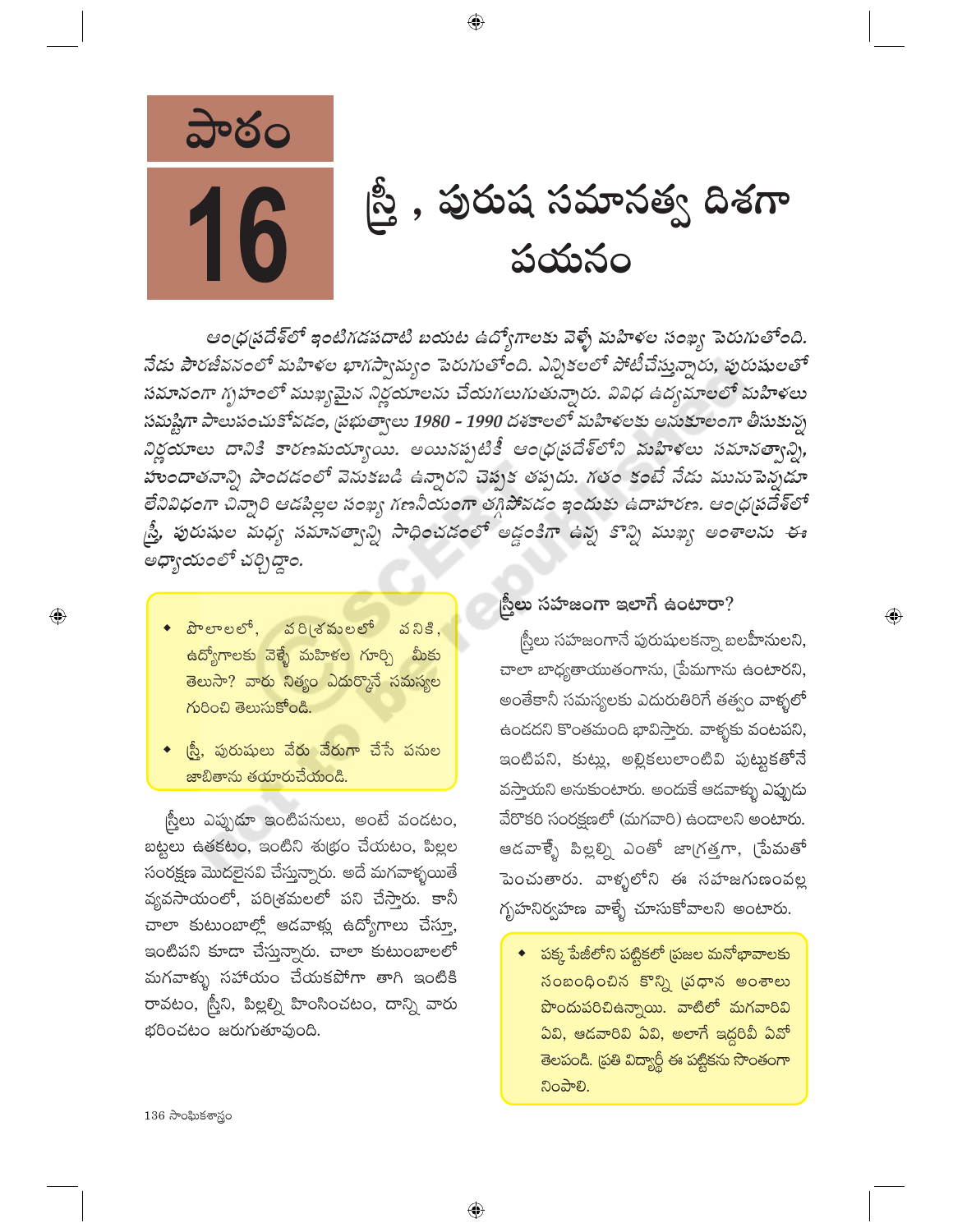| లక్షణం                                              |                                      |                                                            |                                                |
|-----------------------------------------------------|--------------------------------------|------------------------------------------------------------|------------------------------------------------|
|                                                     |                                      |                                                            |                                                |
|                                                     |                                      |                                                            |                                                |
| తార్కిక ఆలోచన – గణితం, సామాన్య శాస్త్రంలో (పతిభ     |                                      |                                                            |                                                |
| కళాత్మకత – చిత్రాలు వేయడం, నృత్యంలో, సంగీతంలో (పతిభ |                                      |                                                            |                                                |
| సాధన – అభ్యసనంలో (పతిభ                              |                                      |                                                            |                                                |
| దృఢత్వం – పని చేయడంలో (పతిభ,                        |                                      |                                                            |                                                |
| బలహీనం, తేలికపని మాత్రమే చేయగలుగుతారు.              |                                      |                                                            |                                                |
| భావోద్వేగాలు – ఏదుపు మొదలుపెట్టడం, అర్ధరహిత కోపం    |                                      |                                                            |                                                |
| సిగ్గు – బయటకు రావటానికి ఇష్టపడకపోవటం               |                                      |                                                            |                                                |
| మాటకారితనం - గలగలా మాట్లాదుతూ ఉందడం                 |                                      |                                                            |                                                |
|                                                     |                                      |                                                            |                                                |
| (పేమ – జబ్బుపడినవాళ్ళను సాకడం, పిల్లల సంరక్షణ చూడడం |                                      |                                                            |                                                |
| కండలుతేరి పొడవుగా ఉండడం–క్రీడలలో (పతిభ చూపడం        |                                      |                                                            |                                                |
| దుసులు ధరించడంలో ఇష్టపడటం                           |                                      |                                                            |                                                |
|                                                     | ధైర్యం – దూకుడు, పోరాడడంలో ముందుండటం | $\sim$ సంభనంగా ఉండటం - తక్కువ మాట్లాడుతూ నిశ్శబ్దంగా ఉండటం | ఆడవారు మగవారు ఇద్దరివీ <br>$\circ$ . $\supset$ |

ఈ పట్టికను తరగతిలోని విద్యార్థులందరూ పూర్తి చేసిన తర్వాత, ఎక్కువమంది విద్యార్థుల అభి[వాయాల్ని టీచరు నల్లబల్లమీద రాయాలి.

్ ఇప్పుడు (పతి ఒక్క లక్షణాన్ని కూలంకషంగా చర్చించి ఎక్కువ మంది అభి[పాయాలను నిర్ధారించి దాన్ని  $\frac{1}{6}$ దాహరణలతో చర్చించాలి.

దీన్ని చాలా లోతుగా చర్చించగలిగితే పై అంశాలు ఇద్దరికి వర్తిస్తాయని అర్ధమవుతుంది. ఉదా: పిరికితనం, ధైర్యం అనేవి ఇద్దరిలో కనిపిస్తాయి. అలాగే పిల్లల్ని ఎంతో (పేమగా, బాధ్యతగా చూసుకొనే పురుషులు, బాధ్యతారహితంగా ఉండే స్ర్తీలు కనిపిస్తారు. అయితే ఇలాంటి కొన్ని లక్షణాలను మనం స్త్రీ, పురుషులకు ఆపాదిస్తాం. నిజానికి వాళ్ళ భౌతిక స్వరూపాన్నిబట్టి ఇటువంటి ఆపాదనలకు ఆస్కారం లేదు. స్త్రీ,పురుషుల శారీరక నిర్మాణంలో ఉండే కొన్ని తేడాలవల్ల స్త్రీలు గర్భందాల్చి శిశువులకు జన్మనిచ్చి, వాళ్ళకి కొన్ని నెలల వరకు పాలిచ్చి పోషించగలుగుతున్నారు. అంత మా[తాన పిల్లలకు స్నానం చేయించడం, వంట చేయటం, బట్టలు శుభ్రం చేయటం లాంటివి ఆడవాళ్లే చేయాలనటం అర్ధరహితం, శోచనీయం. పురుషులు కూడా ఈ పనులన్నీ చేయవచ్చు. చాలా (పాంతాల్లో పురుషులు కూడా ఈ పనులన్నింటిని సమర్దవంతంగా ఆంధ్ర(పదేశ్ (పభుత్వం వారిచే ఉచితపంపిణీ

 $\bigoplus$ 

చేస్తున్నారు. సాధారణంగా ఆడవాళ్ళే ఈ పనులన్నీ చేస్తూ ఉందడంతో అది వాళ్ళకు సహజలక్షణం అని, ఆ పాత్రలకు వాళ్ళే సరి అనే భావన వృద్ధి చెందింది.

 $\bigoplus$ 

ఈ లక్షణాలను కొన్ని వందల, వేల సంవత్సరాల నుంచి మహిళలకు ఆపాదిస్తూ వచ్చారు. చాలా సంవత్సరాల నుంచి ఇలా జరగడంతో మనమంతా ఇది సహజమే అనే నిర్ధారణకు వచ్చాం. వాస్తవానికి ఇటువంటి నియమాలను సమాజం రూపొందించింది. వనరులపై పురుషుల నియం[తణ ఉంది, నియమాలూ వాళ్ళేచేస్తారు. కొన్ని వందల సంవత్సరాలుగా పురుషానుకూల సామాజిక వ్యవస్థ కొనసాగుతోంది. చరిత్రలో చూస్తే రాజులుగా, మత పెద్దలుగా, (పధాన అధికారులుగా పురుషులే ఉన్నారు. చట్టం, న్యాయం లాంటి అంశాలన్నీ పురుషులే తయారుచేశారు. పశువులు, భూమి మాదిరి స్త్రీలు కూడా పురుషులకు లో<u>బడి ఉండేలా చేశారు.</u>

 $\rho_2^b$  , పురుష సమానత్వ దిశగా పయనం  $\mid$  137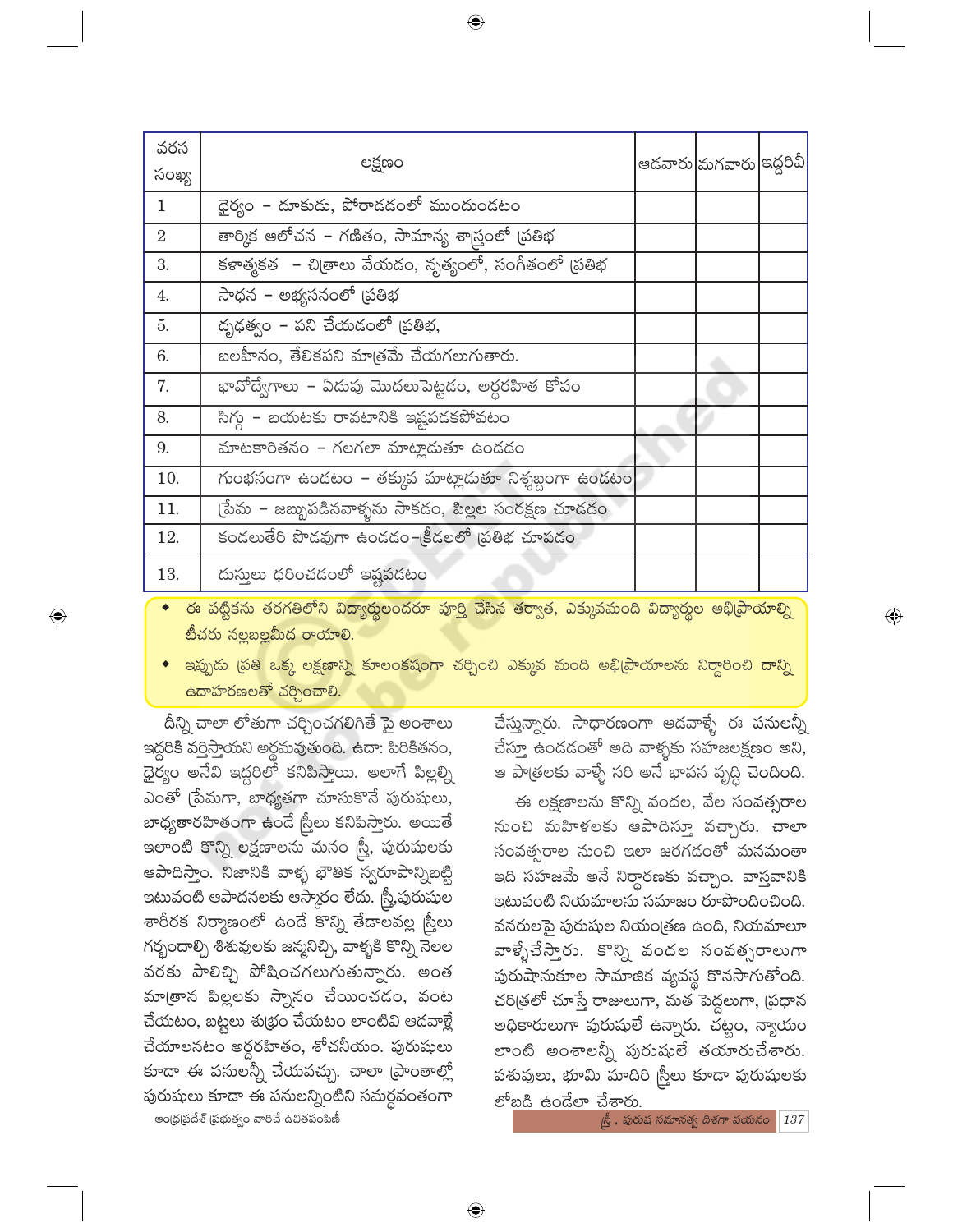మనకు స్ర్తీ పురుషుల మధ్య ముఖ్యంగా రెండు రకాల భేదాలు కనిపిస్తాయి. మొదటిది సహజంగా కనిపించే శారీరకమయిన తేదా. దీని వల్లనే స్త్రీలను తక్కువగా చేసి చూడడంలేదు. ఇక రెండోది సామాజికమైన చిన్నచూపు. స్త్రీలను పురుషులకంటే తక్కువగా భావించే కొందరు పురుషుల భావనే స్ర్రీల అసమానతకు, వివక్షతకు ఒక కారణం. దీన్నే సామాజికమైన తేడా లేదా లింగపరమైన తేడా అని చెప్పుకోవచ్చు.

#### బాలబాలికల పెంపకం

 $\bigoplus$ 

అమ్మాయిలను, అబ్బాయిలను పుట్టుకతోనే తేదాగా పెంచడం మొదలవుతుంది.

ఈ కింది విషయాల్లో అమ్మాయిలను, అబ్బాయిలను ఎలా పరిగణిస్తున్నారో తరగతిలో చర్చించి ఆయా విషయాలు ఎంత వరకు నిజమో తెలుసుకోండి.

- $\bullet$  కొదుకు పుడితే స్వాగతించి పందుగ జరుపుకునే కుటుంబాలు కూతురు పుడితే భారంగా ఎందుకు భావిస్తున్నాయి?
- అబ్బాయిల్ని వాళ్ళ స్నేహితులతో బయటికివె<u>ళ్లి</u> <mark>ఆడుకోటానికి, అందరితో కలిసి తిరగటానికి</mark> స్వేచ్చనిస్తారు. అమ్మాయిల్ని ఇంట్లోనే ఉంచి ఇంటి పనులు చేయడానికి (పోత్సహిస్తారు.
- అబ్బాయిలకు ఆదుకోవటానికి తుపాకులు, కార్లు, లారీలు లాంటి బొమ్మలు ఇచ్చి (పోత్సహిస్తారు. అమ్మాయిలకేమో వంటకు, ఇంటికి సంబంధించిన ఆట బొమ్మలు ఇచ్చి ఆదుకోమంటారు.
- అబ్బాయిలను పరుగెత్తటానికీ, చెట్లెక్కటానికీ, పాకటానికీ అనుకూలంగా ఉందే దుస్తుల్ని ధరించమంటారు. శరీరమంతా కప్పివేస్తూ<mark>–</mark> నడవటానికి కాని, పరుగెత్తటానికి కాని వీలులేని <mark>దుస్తులను అమ్మాయిలతో ధరింపజేస్తారు.</mark>
- మగపిల్లవాళ్ళకి ముందుగా భోజనం పెట్టి మిగిలిన ఆహారాన్ని మాత్<mark>ర</mark>మే ఆడపిల్లలకు  $\omega$ ందుకు పెదుతున్నారు?

 $\bigoplus$ 

- బడికి వెళ్ళి చదువుకోమని అబ్బాయిలను (పోత్సహిస్తూ అమ్మాయిలకు చదువుకోవదానికి కావలసిన సమయం ఇవ్వకపోవడం లేదా బడికి పంపకపోవడం ఎంత వరకు సరియైనది?
- అబ్బాయిలతో పోల్చినపుడు చాలా తక్కువమంది అమ్మాయిలను మా<mark>త్రమే పెద్ద చదువులు</mark> చదువుటకు అనుమతిస్తున్నారు.
- ్ఆరోగ్యం క్షీణించిన అబ్బాయికి సత్వరమే వైద్య సహాయం అందజేస్తారు. అదే ఆడపిల్లకైతే ఎందుకు చేయరు?
- అబ్బాయిలు వాళ్ళకు నచ్చిన వృత్తిలో స్థిరపడటానికి ప్రణాళికలను రూపొందిస్తారు. <mark>అమ్మాయిలు మా</mark>త్రం పెళ్లిచేసుకొని స్థిరపడాలని పెద్దవాళ్ళు కోరుకుంటారు.

#### తగ్గుతున్న బాలికల నిష్పత్తి

ఇలాంటి వివక్ష ధోరణులవల్ల చాలా విచారకరమైన పరిణామాలు ఏర్పడుతున్నాయి. ఉదాహరణకు దేశ జనాభాలో స్త్రీల సంఖ్య క్రమేపి తగ్గిపోతోంది. ఎలాగంటే: 1951వ సంవత్సరంలో ప్రతి  $1000$  మంది పురుషులకు  $945$  మంది స్త్రీలు ఉంటే,  $1981$ వచ్చేసరికి (పతి 1000 మంది పురుషులకు 931 మందే స్త్రీలు ఉన్నారు.  $2011$ లో స్త్రీల సంఖ్య కాస్త మెరుగై 940కి చేరింది.

 $\textcircled{\scriptsize{*}}$ 

అదే ఆంధ్రప్రదేశ్ రాష్ట్ర పరిస్థితిని పరిశీలిస్తే  $1991$ వ సంవత్సరంలో (పతి  $1000$  మంది పురుషులకు  $972$  మంది స్త్రీలు ఉన్నారు.  $2011$ సంవత్సరంనాటికి స్త్రీల సంఖ్య కాస్త పెరిగి (పతి 1000 మంది పురుషులకు 992 మంది స్త్రీలు ఉన్నారు. ఇలా ఆంధ్రప్రదేశ్ రాష్ట్రం అన్ని రాష్ట్రాలకంటే లింగనిష్పత్తిలో ముందంజలో ఉన్నప్పటికీ దీనివల్ల మన రాష్ట్రంలో అంతా బాగుందని చెప్పలేం. 6 సంవత్సరాలలోపు పిల్లల సంఖ్యను పరిశీలిస్తే ఆడపిల్లల సంఖ్య జనాభాలో గణనీయంగా తగ్గి పోయింది. ఎంత అనేది ఈ కింది పట్టికలో కనిపిస్తుంది.

138 సాంఘికశాస్త్రం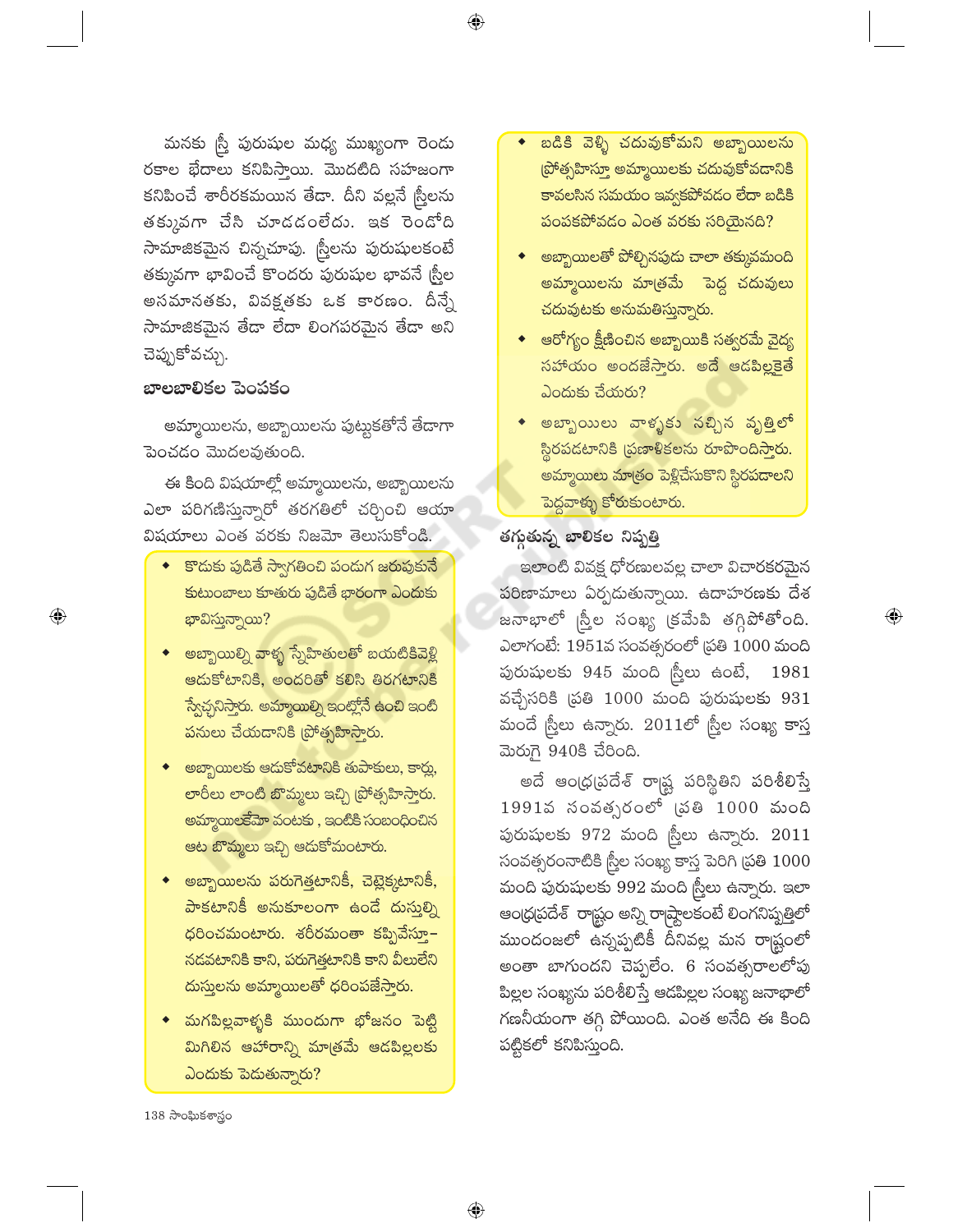| సంవత్సరం  బాలురు |      | బాలికలు |
|------------------|------|---------|
| 1991             | 1000 | 975     |
| 2001             | 1000 | 961     |
| 2011             | 1000 | 943     |

అమ్మాయిల పరిస్థితిలో ఎలాంటి అభివృద్ధి లేదని, మరింత క్షీణిస్తోంందని దీనివల్ల తెలుస్తుంది.

సాధారణంగా ఆడపిల్లలు మగ పిల్లలతో సమానంగా పుట్టవలసి ఉంది. కాని అమ్మాయిల నిష్పత్తి తక్కువగా ఉండడం వలన స్ర్తీలు, ఆడపిల్లలు ఆరోగ్యకర వె<u>స</u>ై న జీవితాన్ని మనదేశంలో కొనసాగించలేక పురుషుల కన్నా ఎక్కువ మంది బ్రీలు ముందుగా చనిపోతున్నారు. ఈ శాతం ఎందుకిలా దిగజారిపోతోంది?

దీనికి ఎన్నో కారణాలున్నాయి. కొన్ని కుటుంబాలలో చిన్నారి బాలికలకు సరిపడినంత పోషకాహారం లభించకపోవడంతో అనారోగ్యానికిగురై మరణిస్తున్నారు. మరికొన్ని కుటుంబాలలో సరియైన వైద్య చికిత్స అందక వివక్షకు లోనవుతున్నారు. (భూణ హత్యల కారణంగా ఆడపిల్లల సంఖ్య ఇటీవల కాలంలో బాగా తగ్గిపోతున్నది. పుట్టడానికి ముందే తల్లి గర్భంలోనే శిశువును చంపడాన్ని <mark>భ</mark>ూణహత్య .<br>అంటారు. సాంకేతిక పరిజ్ఞాన పురోభివృద్ధిని మగ శిశువులకు మాత్రమే జన్మనిచ్చే అవకాశంగా వినియోగించుకోవడం దురదృష్టకరం

్ల ఇలాంటి <mark>సంఘటనలేమైనా మీరున్న (పాం</mark>తాల్లో జరుగుతున్నాయా అని ఉపాధ్యాయులను, తల్లిదండ్రులను అడిగి తెలుసుకొని దానిమీద ఒక నివేదికను తయారుచేసి పాఠశాల గోడపత్రికలో ప్రదర్శించాలి.

# అక్షరాస్యతలో అంతరాలు

 $\bigoplus$ 

మనందరి జీవితాలలో బడికి వెళ్ళి చదవడం, రాయడం నేర్చుకోవడమనేది ముఖ్యమైన అంశం. పటం 16.1 ను గమనించండి. రెండు వేరు వేరు

ఆంధ్రప్రదేశ్ ప్రభుత్వం వారిచే ఉచితపంపిణీ

రంగులలో ఉన్న బార్(గాఫ్ వంటివి అక్షరాస్యుల శాతాన్ని తెలియజేస్తున్నాయి – 7 సంవత్సరాల పైబడిన (స్త్రీ, పురుషులలో తెలుగు భాష లేక ఏదైనా ఇతర భాషలో చదవడం, రాయడం వచ్చిన వారిని సూచిస్తున్నాయి. (స్త్రీలతో పోల్చినప్పుడు పురుషులలో అక్షరాశ్యులు ఎక్కువ అని తెలుస్తున్నది. ఆం(ధ(పదేశ్లో (పతి  $100$  మంది స్టీలలో  $33$  మంది మాత్రమే 1991వ సంవత్సరం నాటికి అక్షరాశ్యులని గమనించి ఉంటారు.  $2011$  నాటికి ఈ సంఖ్య 60 ని చేరింది. ఇదే కాలంలో పురుషుల అక్షరాశ్యత  $55$  నుండి  $76$ కు పెరిగింది. స్త్రీ, పురుషు అక్షరాశ్యతా శాతంలో తేదా తగ్గదాన్ని గమనించి ఉంటారు.

భారతదేశంలో బాగా విస్తరించిన విద్యా వ్యవస్థను అంథ్ర(పదేశ్ రా<mark>డ్</mark>టం కలిగి ఉంది. లక్షకు పైగా  $\frac{1}{2}$ పాఠశాలలు, కళాశాలలో  $1.50$  కోట్లమంది విద్యార్మలు చదువుతున్నారు. బడిని మధ్యలో మానివేస్తున్న పిల్లల సంఖ్య ఆందోళన కలిగిస్తోంది. 30 సంవత్సరాల క్రితం ఈ సమస్య ఆడపిల్లల్లో మరింత జటిలంగా ఉండేది. ఉదాహరణకు 100 మంది బాలికలు బడిలో చేరితే 65 మందికి మించి 5వ తరగతి ఆపై చదువు కొనసాగించడంలేదు, కేవలం  $15$  మంది ఆడపిల్లలు మాత్రమే ఇంటర్మీడియట్ వరకు విద్యను అభ్యసించగలుగుతున్నారు.

 $\bigoplus$ 



16.1 ఆంధ్రప్రదేశ్ అక్షరాసృతా స్థాయి (%)

ఈ వివక్షకు మరో కారణం ఏమంటే స్త్రీలు తక్కువగా చదువుకొని ఉండటం. ఆడపిల్లల చదువును (పోత్సహించకుండా వాళ్ళకు ఇంటిపని, పొలంపని, షాపుల్లో పని అప్పగిస్తున్నారు, ఒకవేళ ఏ ఆడపిల్లయినా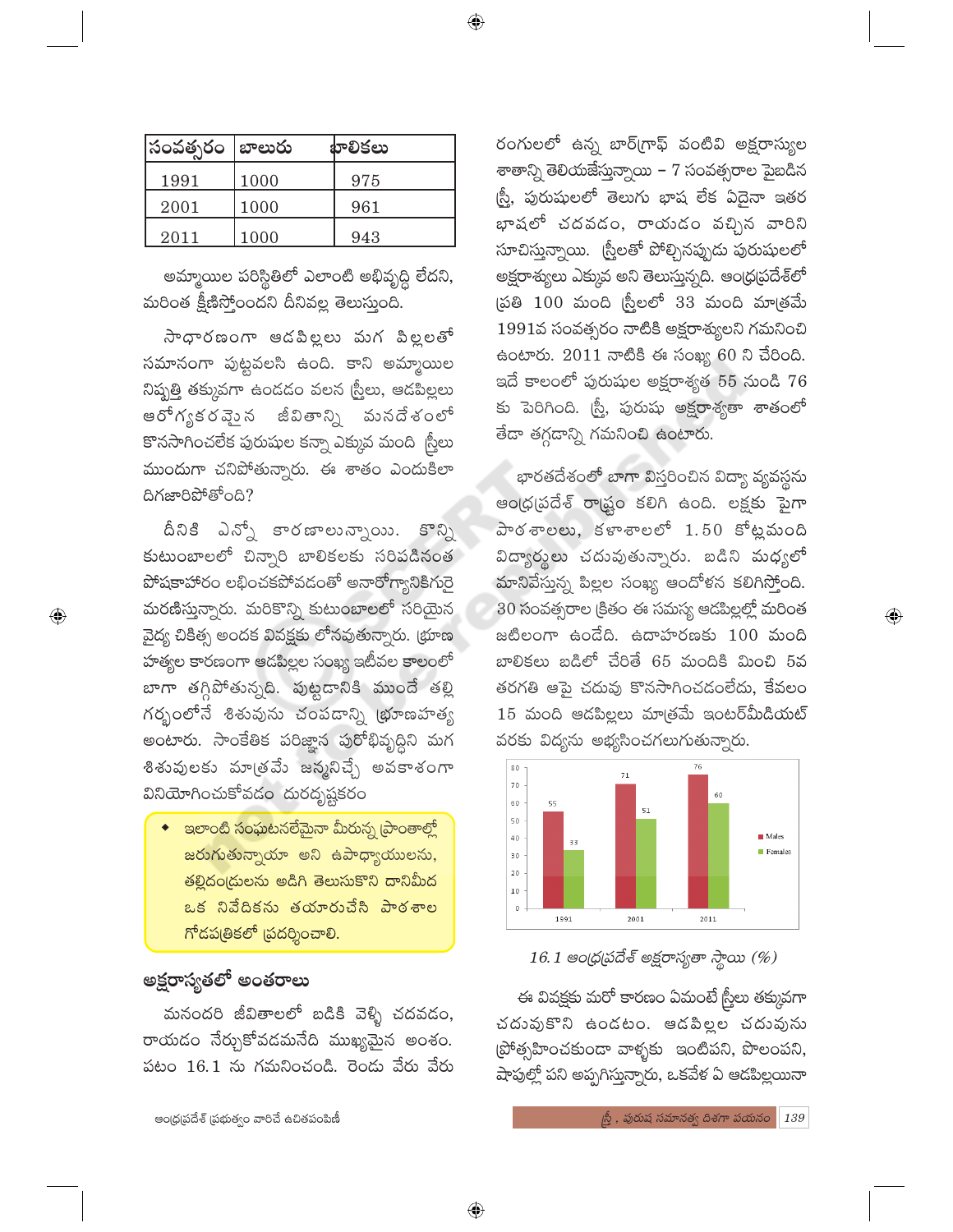బడికి వెళ్ళిచదువుకున్నా అక్కడ నేర్చుకున్న విషయాల్ని ఇంటివద్ద మననం చేసుకునే అవకాశం దొరకడం లేదు. దీనికి కారణం ఇంటి పనులవల్ల సమయం లేకపోవటం. ఒకవేళ ఇలాంటి వాటినన్నింటిని సరిదిద్దుకుని ఆడపిల్లలు చదువుకున్నా ఉన్నత చదువులో వాళ్ళకు నచ్చిన సైన్స్, గణితం లాంటి విషయాలు తీసుకోవటాన్ని నిరుత్సాహ పరుస్తారు. ఇవి అబ్బాయిలు మాత్రమే చదవాలని, అమ్మాయిలకి భాషా, సాహిత్యం, హెూంసైన్స్అాంటి సబ్జెక్ట్స్ సూచిస్తారు. ఇలంటి విషయాల్లో కొన్ని పాఠశాలలు కూడా లింగ ఆధారంగా అబ్బాయిలు హెూమ్సైన్స్ చదవటానికి వీలులేదని అమ్మాయిలు మా[తమే చదవాలని నిర్బంధిస్తున్నాయి.

(పస్తుతం పరిస్థితి మెరుగైంది. అయినప్పటికీ బాలబాలికలలో 1/6 వ వంతు ఐదవ తరగతి తరువాత పాఠశాలకు దూరమవుతున్నారు. ఈ విషయంలో బాలబాలికల మధ్య పెద్ద వ్యత్యాసం అంటూ ఏమీ లేదు.

- మీరు చదువుకొనే పాఠశాలల్లో అమ్మాయిలు కాని, అబ్బాయిలు కాని వివక్షకు గురయ్యే అంశాల జాబితాను తయారుచేయండి.
- <mark>మధ్యలో చదువు మానివేసి ఇంటి దగ్గర ఉ</mark>న్న <mark>స్త్రీ</mark>, పురుషులిద్దరితో తరగతిలోని వ్రతి విద్యార్థి మాట్లాడాలి. చదవు మానివేయడానికి గల <mark>కా</mark>రణాలను కనుక్కొని వాటిని తరగతిలో చర్చించాలి.
- <mark>మీరున్న (పాంతం, గ్రా</mark>మంలో ఎంత మంది బాలికలు ఈ సంవత్సరం ఐడి మానేశారో తెలపండి.

### ఆస్తి హక్కు

 $\bigoplus$ 

మన దేశంలో చాలా వరకు భూములు, ఇళ్ళు, పరి(శమలన్నీ పురుషుల పేరుపై ఉంటున్నాయి. తల్లిదం(దుల ఆస్తులపై పిల్లలందరికీ సమానహక్కుంది అనే చట్టాలున్నా, చాలా కొద్దిమంది అమ్మాయిలు మాత్రమే తల్లిదం(దుల ఆస్తిలో భాగం పొందుతున్నారు. సాధారణంగా అబ్బాయిలే ఆస్తికి హక్కుదారులు

 $140$  సాంఘికశాస్త్రం

అవుతున్నారు. దీని ఫలితంగా ¦స్తీలకు పొలాలు, దుకాణాలు, పరిశ్రమల ద్వారా వచ్చే ఆదాయాలు ఏవీ లేకపోవటం వల్ల వాళ్లు ఆర్థికంగా తండ్రిమీద, భర్త మీద, కొడుకులమీద, అన్నదమ్ములపై ఆధారపడుతున్నారు.

ఈ మధ్య కాలంలో ఆంధ్రప్రదేశ్ పరిస్థితి కొంత మెరుగైంది. 1980 దశకంలో వచ్చిన చట్టాలు దీనికి కారణమని చెప్పవచ్చు. ఈ చట్టాలద్వారా వారసత్వంగా వచ్చే తల్లిదంఁడుల ఆస్థిలో కొడుకులతోపాటు కూతుళ్లకు కూడా సమాన వాటా కల్పించడం తప్పని సరి అయ్యింది. వారసత్వంగా వచ్చే ఆస్టిలో లింగ వివక్ష లేకుండా (స్త్రీలకు సమాన హక్కులను కల్పించడంలో ఆంధ్రప్రదేశ్ మొదటి స్థానంలో ఉంది.

#### ఉపాధి

 $\bigoplus$ 

<u>ద్రీ</u>లు ఇంటి పనితోపాటు ఉద్యోగాలు చేయడం వల్ల స్వతహాగా ఆర్థికంగా నిలదొక్కుకునే స్థితికి వచ్చారు. ఆంధ్రప్రదేశ్లోని చాలామంది మహేళా వ్యవసాయంలో, కార్మికులు తాత్కాలిక ఉద్యోగాలలో పనిచేస్తూ వారిలో కొందరు సొంతంగా చిన్న దుకాణాలను, సంస్థలను నిర్వహించడం ద్వారా ఉపాధిని పొందుతున్నారు. ఈ మహిళలు ఉద్యోగాలు చేస్తున్నప్పటికి వారు రక్షణ లేని పరిస్థితులను ఎదుర్కొంటున్నారు.

 $\bigoplus$ 

చాలా కుటుంబాలలో బాలికలు పౌష్టికాహార లోపంతో, సరైన చదువు లేకుండా పెరుగుతున్నారని చూశాం. దాని ఫలితంగా మంచి జీతభత్యాలు పొందే అవకాశం లేకుండాపోతోంది. <sub>(</sub>స్త్రీలు బాగా చదివినవారైనవృటికీ వాళ్ళను ఉద్యోగాలు చేయనీయకుండా ఇంటి పనులకే పరిమితం చేయటం గ్రామీణ భారతంలో అత్యధికంగా చూస్తున్నాం. అలాగే ఉద్యోగాలు చేస్తున్నవాళ్ళను ఇంటి పనికోసం సెలవులు పెట్టిస్తూ, వాళ్ళ ఉద్యోగానికి ఆటంకం కల్పిస్తున్నారు. బాగా చదివిన స్ర్తీలు మంచి వృత్తి, ఉద్యోగాలు చేయంలేకపోవటానికి వాళ్ల కుటుంబీకులు ఒప్పుకోకపోవటం, స్ర్రీలు కుటుంబాన్ని విడిచి చాలా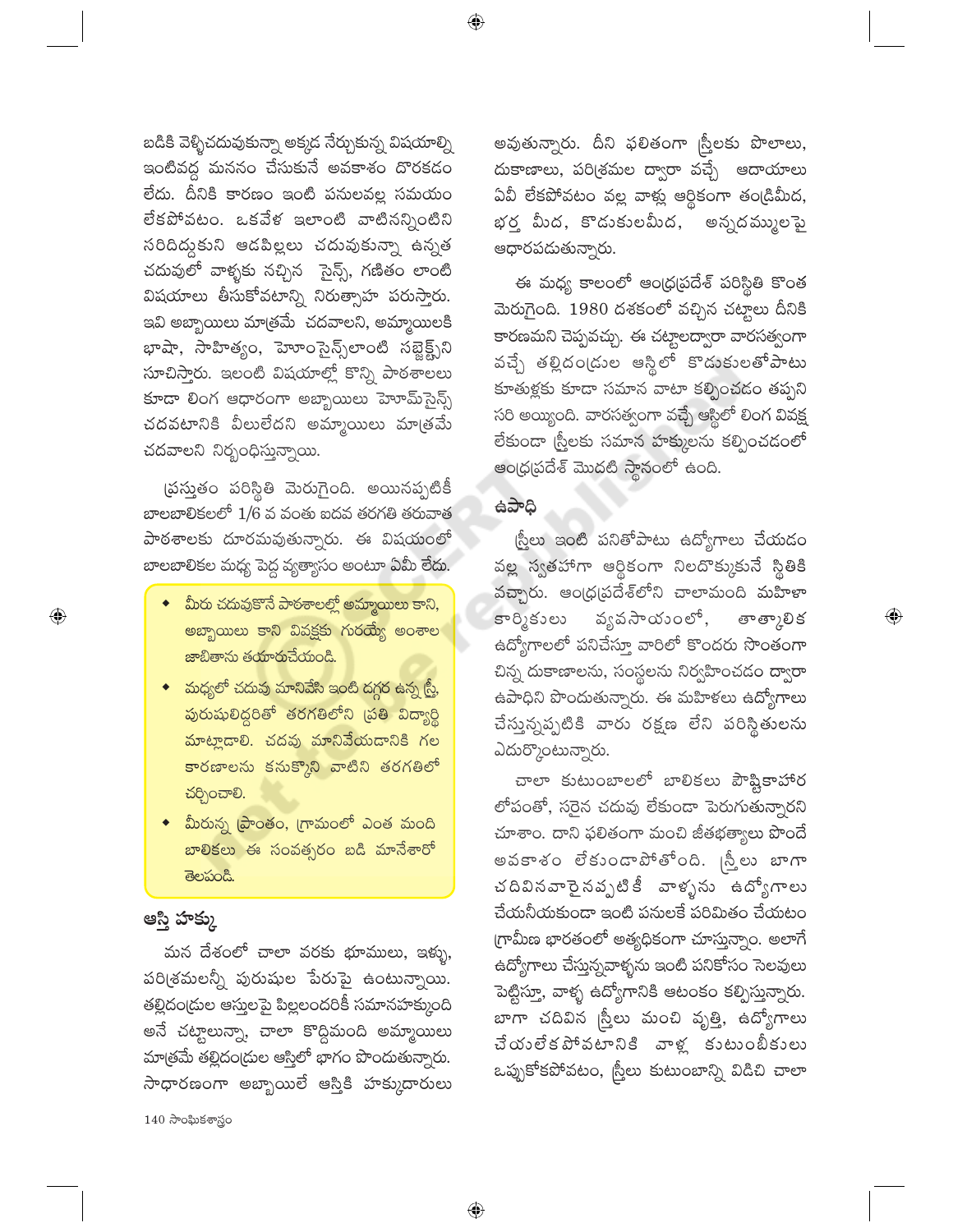రోజులు ఉండవలసిరావడం కారణాలుగా చెప్పవచ్చు. |స్త్రీలకు వీలై నప్పుడు చే సే అంతేకాక ఉద్యోగాలే అనుకూలమంటూ తీర్మానిస్తారు. చాలా మంది స్ర్రీలు సరైన విద్యార్హత లేకపోవటంతో ఎక్కువగా వ్యవసాయ కూలీలుగా, గనుల్లో, ధనికుల ఇళ్లలో పనివాళ్ళుగా ఉంటున్నారు. ఇలాంటి పనులు వాళ్ళను శారీరకంగా ఒత్తిడికి గురిచేయటమేకాక, వాళ్ళకి సామాజిక మర్యాద, భద్రత లేకుండా ఉంది. వారు నిరంతరం అవమానాలకు, అవేహళనలకు గురవుతున్నారు.

మనదేశ రాజధాని అయిన ఢిల్లీలోని ఒక ఇంట్లో పనిచేసే మాలిని అనే ఆమె ఏమి చెపుతోందంటే...

నేను మూడంతసుల భవనంలో నివసిస్తున్న ఒక ధనవంతుల ఇంట్లో పనిచేసేదాన్ని. నాకు ఏ పని చెప్పాలన్నా ఆ ఇంటి యజమానురాలు అరుస్తూ చెప్పేది. నేను వంటింట్లో పనిచేసే దాన్ని. ఇంటిని శుభ్రం చేయటానికి ఇంకా ఇద్దరు అమ్మాయిలున్నారు. మా పని ఉదయం 5 గంటలకు మొదలయ్యేది. మాకు వాళ్ళిచ్చేది ఒక కప్పు టీ, రెండు ఎండిపోయిన రొట్టెలు మాత్రమే. మూడో రొట్టె కావాలన్నా ఇచ్చేది కాదు. సాయంత్రం నేను వంట చేయగానే ఆ ఇద్దరు అమ్మాయిలూ రాత్రి భోజనంలో మూడవ రొట్టె కావాలని అడిగేవారు. చాలా రహస్యంగా వాళ్లకి ఇచ్చి నేను కొన్ని రొట్టెలు తినేదాన్ని. యజమానురాలు ఏ సమయంలో కేకలు వేస్తుందోనని భయపడిపోయేదాన్ని. అవమానంతో కూడిన ఏడుపు వచ్చేది. రోజంతా మేం కష్టపడి పనిచేయలేదా? మేం కొంత గౌరవానికి నోచుకోలేమా?

 $\bigoplus$ 

- $\bullet$  మీకు తెలిసిన పనివాళ్ళను గురించి చర్చించి వాళ్ళను ఇంటివాళ్ళు ఎలా చూస్తున్నారో, పనివాళ్ళు ఎదుర్కొంటున్న సమస్యలేమిటో, వాక్ళు ఎంత సంపాదిస్తున్నారో తెలుసుకోండి.
- $\bullet$  మాలిని లాంటి వాళ్ళు రోజంతా కష్టపడ్దా  $100/-$  రూపాయలు కూడా ఎందువల్ల  $\frac{1}{2}$ సంపాదించలేక పోతున్నారు?
- $\bullet$  సాధారణంగా స్ర్రీలు చేపట్టే ఇతర వృత్తులు ఏమిటి? వారి స్థితిగతుల గురించి నీకు తెలిసిన విషయాలను మీ తరగతిలో చర్చించండి.

 $\bigoplus$ 

మనం స్ర్తీలు చేసే రోజువారీ పనిని పరిశీలిస్తే వారు తమ సమయాన్నంతా పనుల్లోనే గడుపుతున్నట్లు తెలుస్తుంది. అయినా చాలాసార్లు వాళ్ళ పనికి తగిన గుర్తింపుగానీ, ఆదాయంగానీ ఉండటం లేదు. వాళ్ళు చేసే కష్టమైన పనులు ఎవరి దృష్టికీ రావటం లేదు.

కొన్ని దశాబ్దాలనుంచి స్త్రీలు చేపట్టే వృత్తులలోను, ఉద్యోగాలలోను క్రమేపి మార్పులు వచ్చాయి. చాలా మంది స్త్రీలు ఎక్కువ విద్యార్హతలు సంపాదించి, అప్పటి వరకు ఇవి పురుషులకు మాత్రమే అనుకొనే ఉద్యోగాల్లో కూడా (పవేశించగలిగారు. 1980 దశకంలో ఆం(ధ(పదేశ్లో వచ్చిన రిజర్వేషన్ల విధానాలు చాలామంది స్ర్రీలు కళాశాలల్లో చేరదానికి, ప్రభుత్వ ఉద్యోగాలలో స్థిరపడదానికి దోహదపద్దాయి. వీటివల్ల మహిళలు కళాశాలలో చేరి విద్యావంతులై వేతనం తీసుకునే ఉద్యోగాలలో చేరుతున్నారు. (పస్తుతం పేరు పొందిన శాస్ర్రవేత్తలుగా, రాయబారులుగా, ఇంజనీర్లు మొదలైన ఉద్యోగ వృత్తులలో అనేక మంది కొనసాగుతున్నారు.



 $\textcircled{\scriptsize\textsf{P}}$ 

16.2 భారత్లో (పథమ మహిళా రైలింజన్ డైవర్ అయిన సురేఖా యాదవ్

<u>ద్రస్తు</u>తం స్రీలు రక్షణ, నౌకాదళం, వైమానికదళంలో కూడా పనిచేస్తున్నారు. నేడు మహిళా పైలెట్లు కూడా ఉన్నారు. రైలింజన్ (డైవరుగా కూడా <mark>స్త్రీలు ఎంపిక</mark> అయ్యారు. ఉన్నత విద్యకోసం స్ర్తీలు సాగించిన పోరాటంవల్ల, లింగవివక్షను ఎదిరించి ఆయా వృత్తులలో చేరడం వల్ల ఇదంతా సాధ్యమయింది.

గుర్తింపులేని స్త్రీ క్రమ

ఆంధ్ర(పదేశ్ (పభుత్వం వారిచే ఉచితపంపిణీ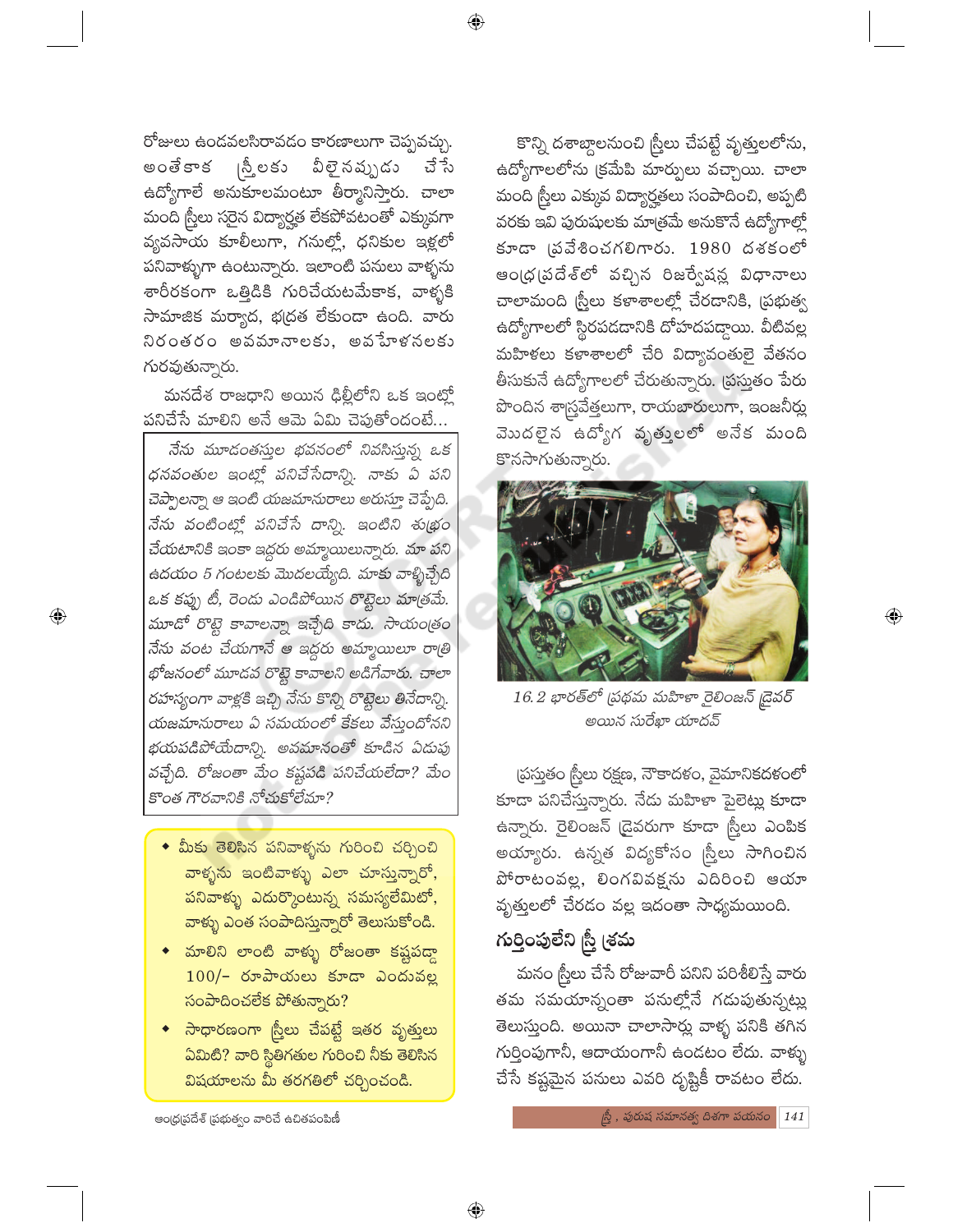పొలంలో పనిచేస్తున్న రైతుల చిత్రపటాన్ని కింద .<br>ఇచ్చిన ఖాళీ స్థలంలో గీయండి. గీసిన తరవాత మీ ఉపాధ్యాయులకు చూపించండి.

<mark>ై</mark>పై చిత్రపటంలో, మీలో పురుష రైతులను, <mark>స్త్రీ</mark> రైతులను, స్త్రీ, పురుషులిద్దరినీ పని చేస్తున్నట్లుగా  $\partial$ ၀త మంది చిత్రీకరించారు.

రైతు అంటే పురుషులనే అనుకుంటాం, స్త్రీలని అనుకోం. నిజానికి భారతదేశంలో పొలంలో పనిచేసే వాళ్ళలో (పతి  $10$  మందిలో 8 మంది స్రీలే. భూమిని దున్నటం, విత్తనాలు చల్లటం, నాట్లు వేయడం, కలుపుతీయదం, పంట కోయడం, నూర్పు చేయటం, ఇలా లెక్కలేనన్ని పనులన్నింటినీ స్త్రీలు చేస్తున్నారు. అయితే వీటిలో కొన్ని పనులను స్ర్తీలు మాత్రమే చేస్తున్నారు. వరినాట్లు వేయటం, కలుపు తీయటం, వేరుసెనగకాయలు తవ్వి తీయటం లాంటి పనులను వారికి కేటాయించారు. వాటితోపాటు పొలాల్ని స్రీలే స్వయంగా సాగుచేస్తున్నారు. పురుషులు పట్టణాలకు, ఫ్యాక్టరీల్లో పనిచేయటానికి వెళ్లిపోయినప్పుడు వ్యవసాయ బాధ్యతలు వీళ్ళే నిర్వర్తిస్తున్నారు.

స్త్రీలు వాళ్ల సొంత పొలంలో చేసిన పనికి ఎలాంటి గుర్తింపు కాని ఆదాయం కాని పొందకుండానే పనిచేస్తున్నారు. ఒక వేళ వేరేవాళ్ళ పొలంలో కూలికోసం పనిచేసినా వాళ్ళ కూలి పురుషులకంటే తక్కువ.

 $\bigoplus$ 



16.3 చిత్రాన్ని చూడండి: ఉద్యోగం చేస్తున్న మహిళకూడా గృహసంబంధ పనులు తానొక్కరే చేయక తప్పడంలేదుకదా! [స్త్రీల పనిని కూలిపనిగా గుర్తించగలమా?

దీంతో మనకు అర్థమయ్యేదేమంటే (స్త్రీ తన ఇంటికోసం ఎంతో కష్టపడితేనేగానీ ఆ ఇల్లు నడవదు. స్త్రీ ఇంట్లో చేసే ప్రతీ పనికి (వంట పనికీ, ఊరగాయ -<br>పచ్చళ్ళ తయారీ, పిల్లల సంరక్షణ, చదువు, అనారోగ్యంతో ఉన్న వాళ్లకోసం చేసే సేవలకు, బట్టలు కుట్టటం, నీళ్ళుపట్టటం, నిత్యావసర వస్తువులు కొనుగోలు చేసి తేవడం మొదలైనవాటికి) మనం డబ్బు ఇవ్వాలంటే (పతి నెలా ఎంత ఇవ్వవలసి ఉంటుంది? ఒక్కసారి ఆలోచించండి.

 $\bigoplus$ 

వాళ్ళు చేసే పనికి ఎవరూ ఏమీ ఇవ్వకపోగా, సమయానికి చేయలేదని, రుచిగా తయారుచేయలేదని దూషిస్తారు. అదే పురుషులు పనిచేస్తే వాళ్ళకు డబ్బు వస్తుంది. వాళ్ళకు నచ్చినట్లు ఖర్చు చేస్తూ జీవితాన్ని గదుపుతారు.

మీ ఇంట్లో మీ అమ్మ, అక్క, చెల్లెలు, వదిన <mark>మొదలైన వాళ్ళంతా చేసే పనులను ఒక</mark> పట్టికగా తయారుచేయండి. వాళ్ళు ఎప్పుడు ని(ద లేస్తారో, ఎప్పుడు భోజనం చేస్తారో<mark>,</mark> ఎప్పుడు వి(శాతి తీసుకుంటారో, ఎప్పుడు ని(దపోతున్నారో పట్టికలో రాయండి.

 $142$  సాంఘికశాస్త్రం

 $\bigoplus$